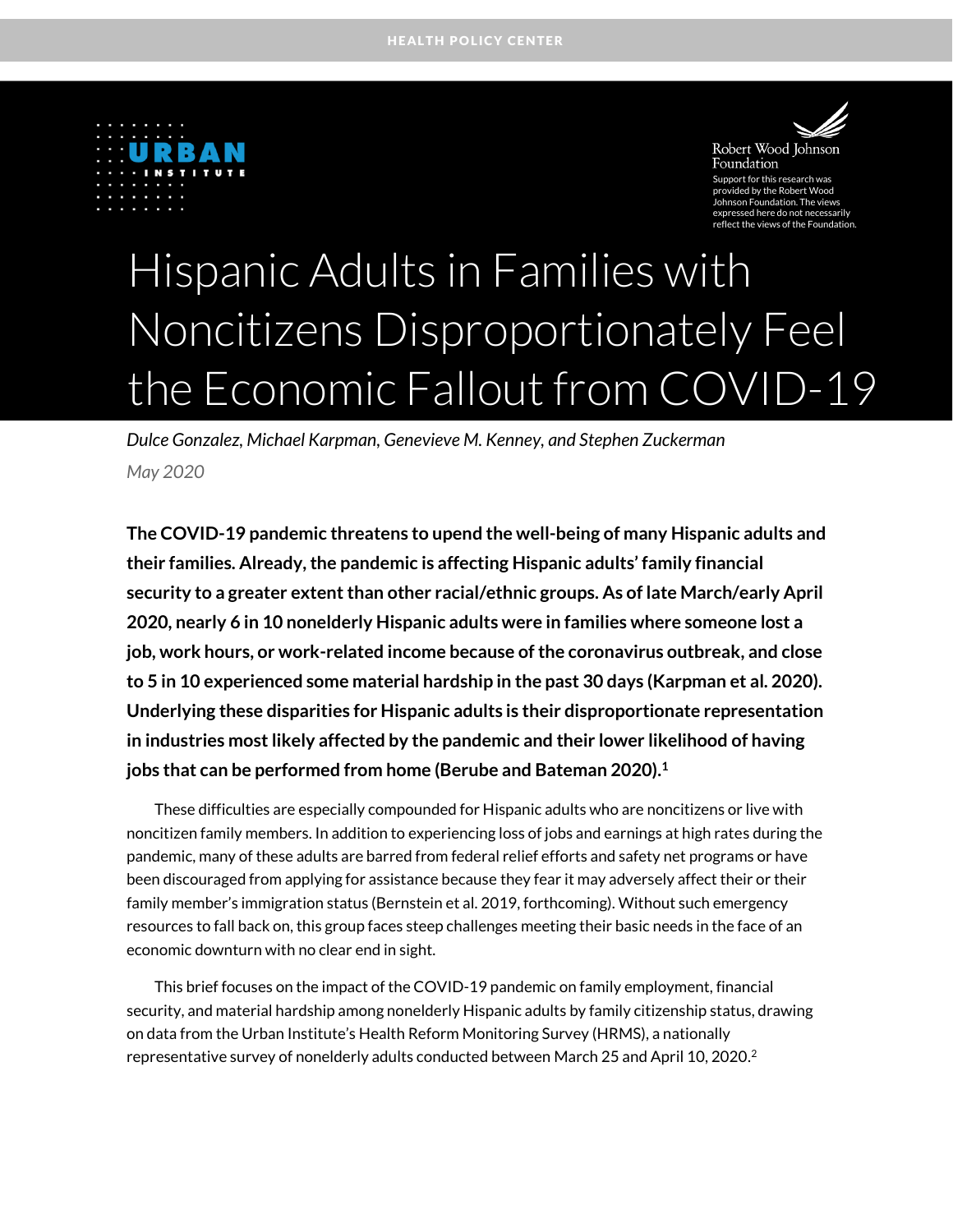# Results

Hispanic adults in families with noncitizens, who represent about 4 in 10 Hispanic adults (data not shown), are experiencing negative employment impacts because of the pandemic at higher rates than those in families where all members are citizens.<sup>3</sup> Over two-thirds (68.8 percent) of Hispanic adults in families with noncitizens reported that they or a family member have lost a job, work hours, or workrelated income because of the outbreak. In contrast, about half (49.1 percent) of Hispanic adults in families where all members are citizens said that someone in the family lost a job, work hours, or workrelated income (figure 1).

Both these shares are higher than those for non-Hispanic adults, given that 38.0 percent of non-Hispanic white adults, 40.7 percent of non-Hispanic black adults, and 35.1 percent of non-Hispanic adults of other or more than one race reported any one of these impacts. Hispanic workers in families with noncitizens were far less likely to have the ability to work from home than those in families where all members are citizens (14.6 percent compared with 31.4 percent; data not shown), and this difference may partially explain their greater susceptibility to lost jobs or earnings because of the pandemic.

### FIGURE 1

**Share of Adults Ages 18 to 64 Whose Families Lost Jobs, Work Hours, or Work-Related Income Because of the Coronavirus Outbreak, by Family Citizenship Status and Race/Ethnicity, March/April 2020**



#### URBAN **INSTITUTE**

**Source:** Health Reform Monitoring Survey, quarter 1 2020. The survey was conducted between March 25 and April 10, and 74.5 percent of respondents completed the survey by March 31.

**Note:** Other includes non-Hispanic adults who are not black or white or are more than one race.

\*/\*\*/\*\*\* Estimate differs significantly from Hispanic adults living with any noncitizen family member at the 0.10/0.05/0.01 level, using two-tailed tests.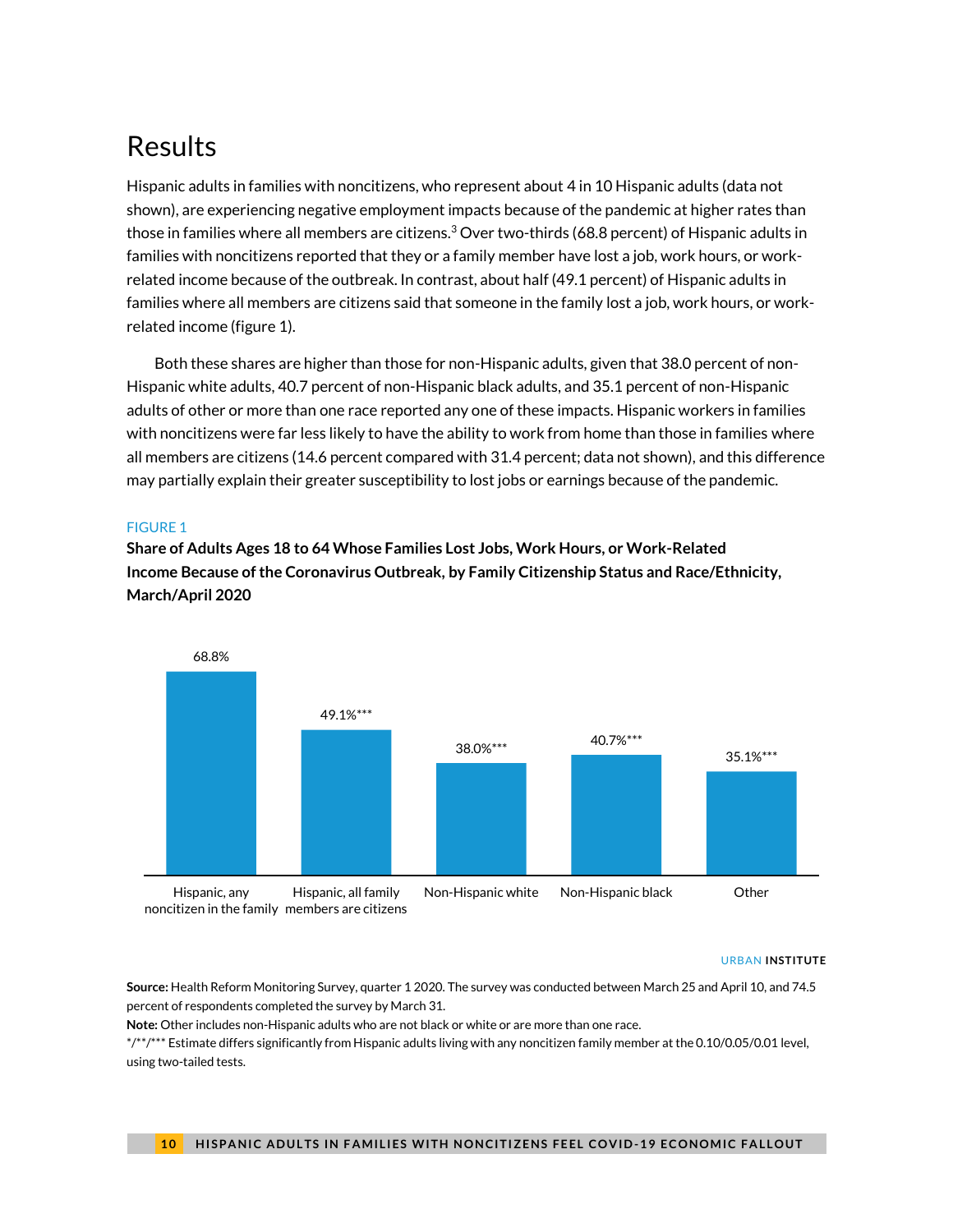Adverse impacts of the outbreak on family spending and financial decisions were greater among Hispanic adults in families with noncitizens than among those with only citizens in the family. Almost half of these adults (46.9 percent) reported that their families cut back spending on food, nearly twothirds (62.9 percent) reported that their families put off major household purchases, and another half (49.9 percent) severely cut into their savings or increased their credit card debt. Of the Hispanic adults in families with noncitizens who cut back spending on food, close to two-thirds (62.5 percent) have a child under age 19 in the family (data not shown). Over a third of Hispanic adults in families with noncitizens (38.7 percent) used up all or most of their family's savings, over a quarter (27.6 percent) increased credit card debt, and over a fifth (20.6 percent) took money out of retirement, college, or other long-term savings accounts. Hispanic adults in families with only citizens were far less likely to report these impacts, but many also indicated they were experiencing these problems; for example, two-fifths said they had cut back spending on food (figure 2).

#### FIGURE 2

**Impact of the Coronavirus Outbreak on Family Financial Decisions among Hispanic Adults Ages 18 to 64, by Family Citizenship Status, March/April 2020**



#### URBAN **INSTITUTE**

**Source:** Health Reform Monitoring Survey, quarter 1 2020. The survey was conducted between March 25 and April 10, and 74.5 percent of respondents completed the survey by March 31.

**Note:** The share who reported that their families reduced savings or increased credit card debt represents the share of adults who reported that their families did at least one of the following because of the impact of the coronavirus outbreak: used up all or most savings; took money out of retirement, college, or other long-term savings accounts; or increased credit card debt.

\*/\*\*/\*\*\* Estimate differs significantly from Hispanic adults living with any noncitizen family member at the 0.10/0.05/0.01 level, using two-tailed tests.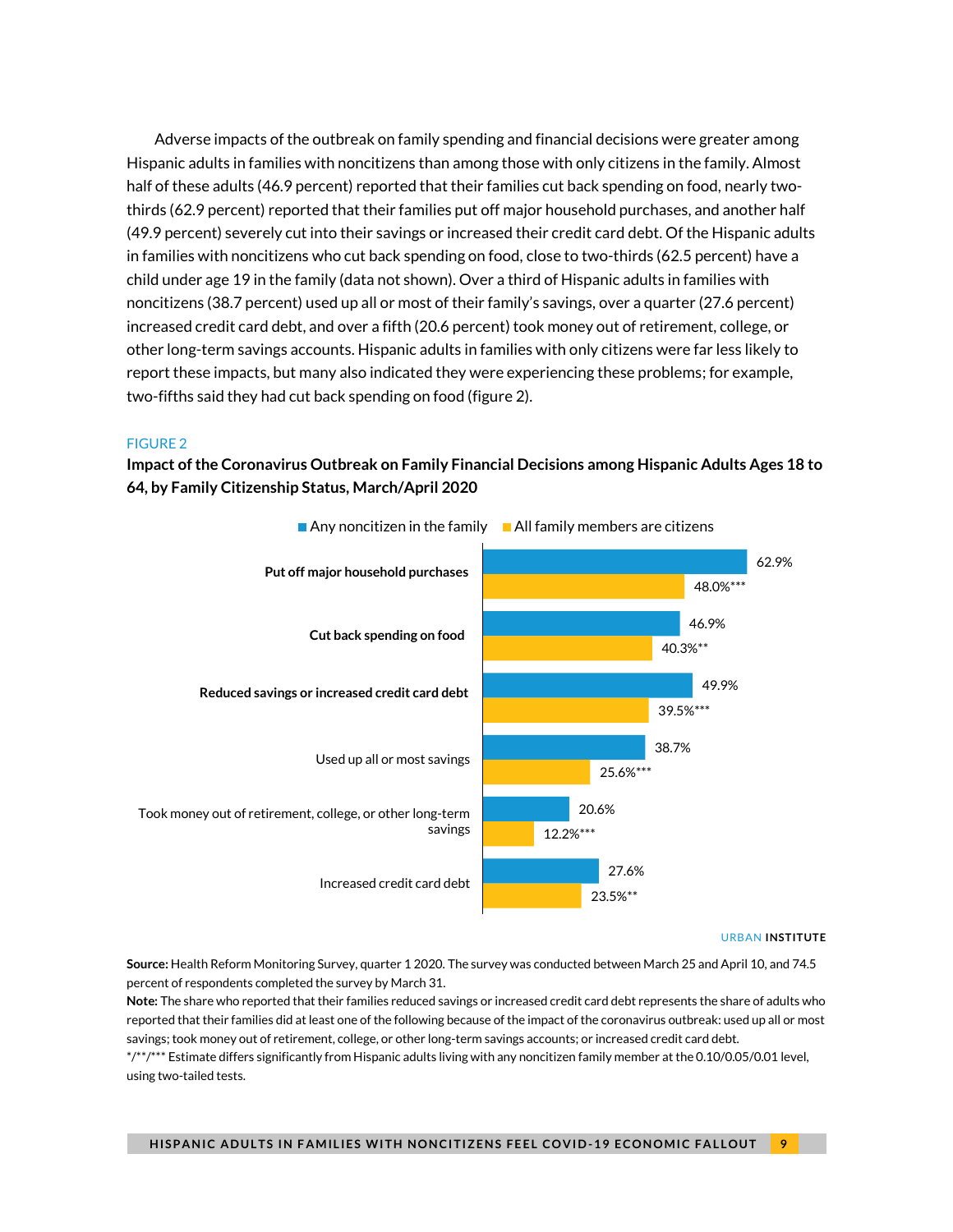Hispanic adults reported substantial material hardship as of late March/early April, with those in families with noncitizens reporting even higher levels. Over half (54.2 percent) of Hispanic adults in families with noncitizens and two-fifths (40.6 percent) of those in which all family members are citizens reported at least one of the following material hardships in the 30 days before they completed the survey: household food insecurity, a family member forgoing medical care because of its cost, problems paying utility bills, or problems paying the rent or mortgage. Adults in families with noncitizens reported higher rates of hardship within all the categories considered: 41.8 percent reported food insecurity; 25.1 percent reported unmet need for medical care; 19.7 percent did not pay gas, oil, or electricity bills; and 18.1 percent did not pay the full amount of the rent or mortgage or were late with such a payment (figure 3).

#### FIGURE 3

### **Material Hardship in the Last 30 Days Reported by Hispanic Adults Ages 18 to 64, by Family Citizenship Status, March/April 2020**



#### URBAN **INSTITUTE**

**Source:** Health Reform Monitoring Survey, quarter 1 2020. The survey was conducted between March 25 and April 10, and 74.5 percent of respondents completed the survey by March 31.

**Notes:** Any material hardship includes any of the following in the past 30 days: problems paying the rent or mortgage, problems paying utility bills, food insecurity, or unmet needs for medical care.

\*/\*\*/\*\*\* Estimate differs significantly from Hispanic adults living with any noncitizen family member at the 0.10/0.05/0.01 level, using two-tailed tests.

Hispanic adults in families with and without noncitizens worry significantly about their economic outlook over the coming month, but those with noncitizen family members report these concerns at much higher rates. Roughly two-thirds (67.7 percent) are very or somewhat worried about being able to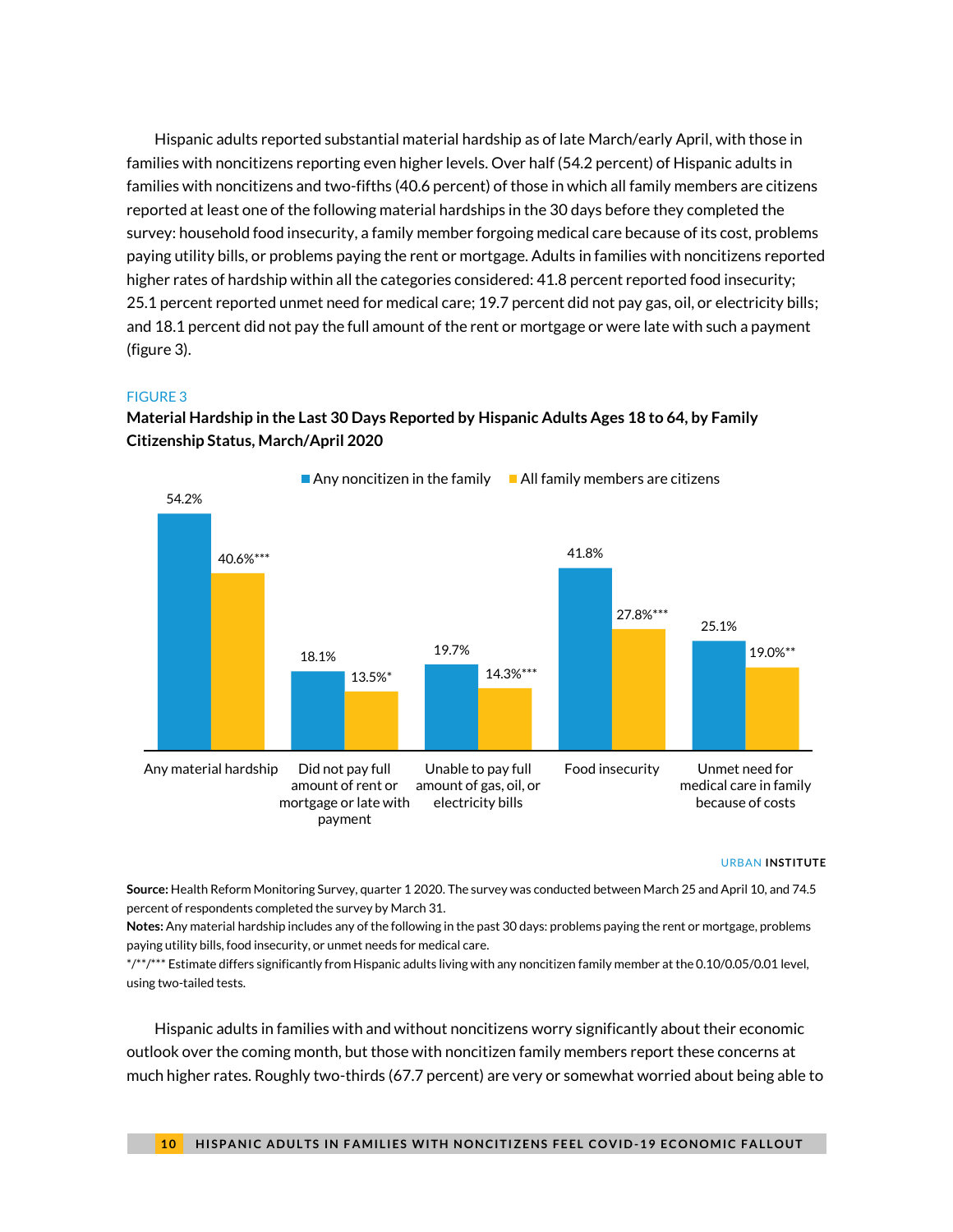work as many hours as they want. Additionally, large shares worry about being able to pay debts (65.3 percent), being able to pay gas, oil, or electric bills (62.0 percent), being able to pay rent or mortgage (61.1 percent), and being able to pay for medical costs (55.8 percent; figure 4). Over half (58.7 percent) worry about having enough to eat in the next month; of those, nearly two-thirds (64.5 percent) have children under age 19 in the family (data not shown).

### FIGURE 4

**Share of Hispanic Adults Ages 18 to 64 Who Are Very or Somewhat Worried about Being Able to Work Enough Hours and Pay Debts and Bills in the Next Month, by Family Citizenship Status, March/April 2020**



#### URBAN **INSTITUTE**

**Source:** Health Reform Monitoring Survey, quarter 1 2020. The survey was conducted between March 25 and April 10, and 74.5 percent of respondents completed the survey by March 31.

\*/\*\*/\*\*\* Estimate differs significantly from Hispanic adults living with any noncitizen family member at the 0.10/0.05/0.01 level, using two-tailed tests.

While Hispanic adults overall faced high levels of material hardship even before the pandemic (Karpman et al. 2018), our findings highlight the large toll that the COVID-19 crisis is imposing on Hispanic adults, particularly those living with noncitizens. Several factors may explain these results. Noncitizens tend to have lower earnings than US-born and naturalized citizens (Sumption and Flamm 2012). Also, noncitizens are disproportionately represented in industries affected by the COVID-19 outbreak. Although making up only about 1 in 20 nonelderly workers, Hispanic noncitizens represent about 1 in 10 accommodation and food services workers, <sup>4</sup> 1 in 6 construction workers, 1 in 5 building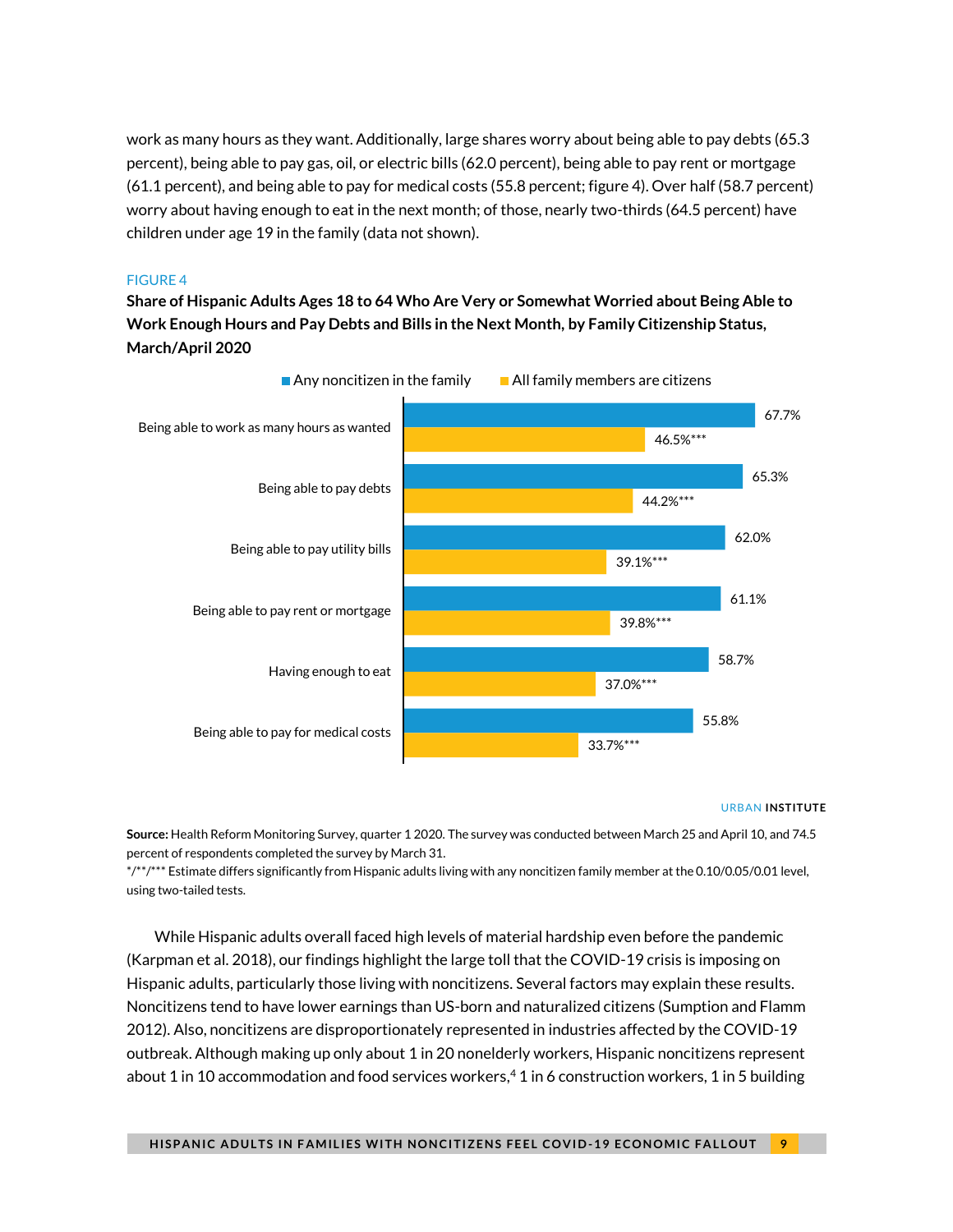and dwelling maintenance workers, and 1 in 3 workers providing services to private households according to the 2018 American Community Survey.<sup>5</sup> To date, these industries are among those that have lost the most low-income jobs because of the COVID-19 outbreak; accommodation services and construction alone make up over a third of lost low-income jobs. $^6$ 

Further, noncitizens face unique challenges that hinder their ability to recover from employment and income shocks. First, noncitizens who are lawfully present but in a nonqualifying immigration status<sup>7</sup> are ineligible to receive assistance from federally funded programs that help low-income families meet their basic needs, such as full-scope Medicaid and the Supplemental Nutrition Assistance Program. Even noncitizens who are permanent residents in the US are generally barred from receiving federal assistance from these programs within the first five years of obtaining permanent residency status (Broder, Moussavian, and Blazer 2015). $8$  Second, the current immigration climate and the public charge rule $^9$  are discouraging immigrants and their citizen family members from enrolling in public programs, even when they qualify for assistance (Straut-Eppsteiner 2020; Tolbert, Pham, and Artiga 2019). Data from 2018 and 2019 indicate that about one in seven adults in immigrant families avoided noncash government programs because of fear of risking a family member's future green card status, with these chilling effects reported even among adults in immigrant families where all family members living in the household were citizens (Bernstein et al. 2019, forthcoming). Third, many immigrants are excluded from key relief provisions under the recent CARES Act. Under the legislation, taxpayers who either file using an individual taxpayer identification number, or file jointly with a spouse who uses such a number, will not be eligible to receive direct cash assistance. Because noncitizens who are not eligible for a Social Security number can file taxes with an individual taxpayer identification number, $^{\rm 10}$  this policy will especially affect undocumented individuals and mixed-status families, many of whom have citizen children, who file using an individual taxpayer identification number. <sup>11</sup> Further, only immigrants who can provide evidence of authorization to work in the US can apply for expanded unemployment insurance benefits under the CARES Act. 12

The current pandemic highlights how the health of an entire community is inextricably linked to the well-being of its members. Failing to help all families navigate the current economic crisis will only exacerbate material hardship and financial insecurity (Karpman et al. 2020), and these factors risk poor short- and long-term outcomes for families and communities. Particularly concerning are the large numbers of children living in food-insecure households; research shows that these children are at greater odds of fair or poor health, are more likely to be hospitalized in early childhood (Cook et al. 2004), may experience behavioral issues that can interfere with schooling, and are at higher risk of certain chronic diseases, such as asthma (Gundersen and Ziliak 2015; McIntyre et al. 2013). There is an urgent need to ensure that children and youth, regardless of their family's citizenship status, are not going hungry or without the food they need to thrive, learn, and grow.

Expanding federal assistance during the pandemic will be crucial to protecting the well-being of all families, especially the most vulnerable ones. A specific policy response that could help vulnerable families with noncitizen family members would be to rescind the public charge rule that discourages these families from seeking COVID-19-related emergency aid and public benefits for which at least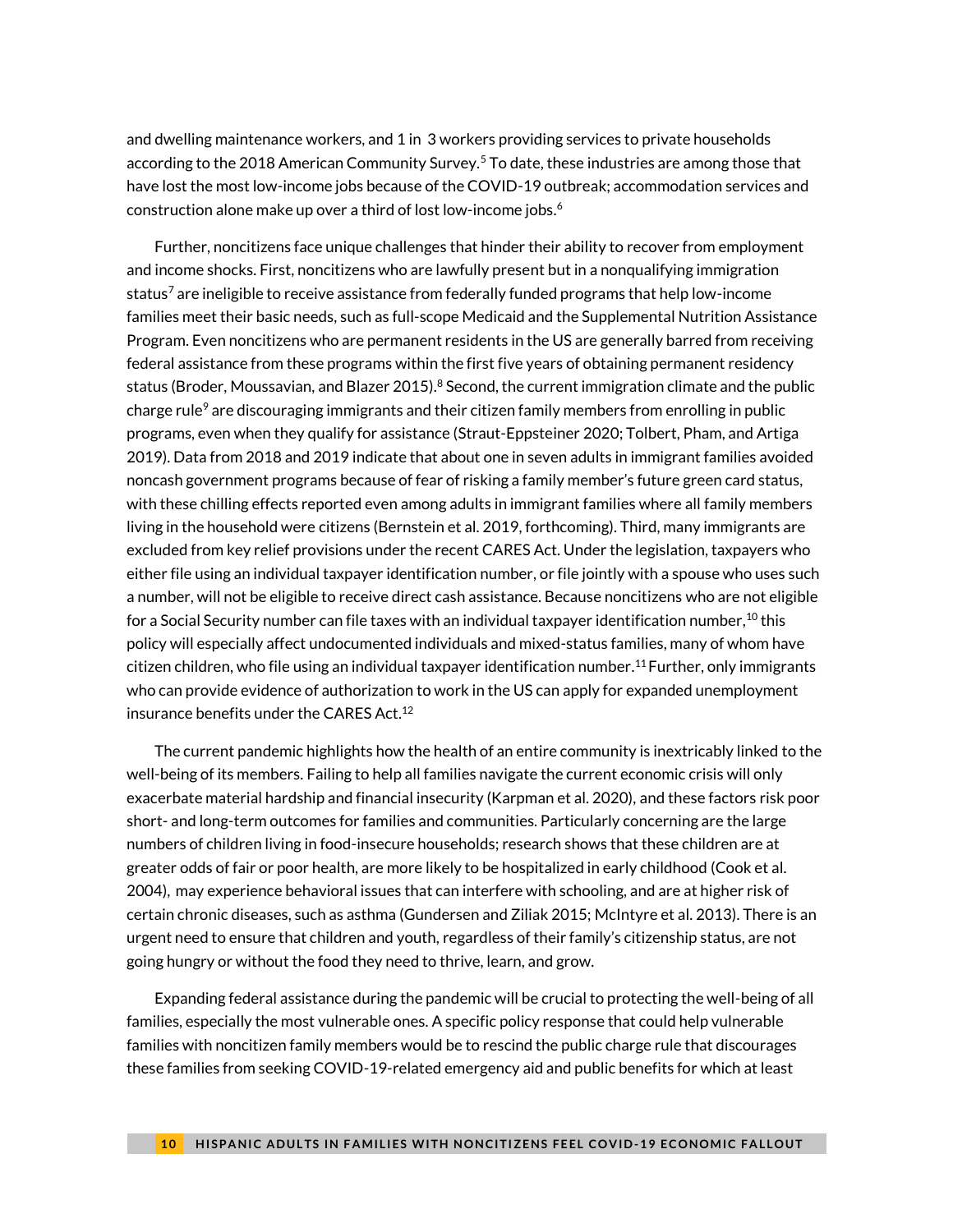some members may be eligible. For example, the chilling effects of public charge may discourage families from accessing SNAP benefits for citizen children or enrolling in the Pandemic-Electronic Benefit Programs being rolled out in some states to provide families with the equivalent value of school meals missed because of prolonged school closures.<sup>13</sup> Although Pandemic-Electronic Benefit Program benefits, like regular school meals, are not subject to public charge, their association with the Supplemental Nutrition Assistance Program (food stamps) delivered through electronic benefits (which is subject to public charge) may deter families with noncitizen members from enrolling. Already, some states and localities have committed resources for immigrant workers to support them during the economic shutdown.<sup>14</sup>

Without additional policy changes that target their needs, Hispanic families with noncitizens will continue experiencing food insecurity and other serious economic hardships during the pandemic. Investments that help those struggling now is critical to helping noncitizen families, their children, and their communities recover quickly from this economic crisis.

## **Notes**

- $1$  Bureau of Labor Statistics, "Job Flexibilities and Work Schedules $-2017$ -2018 data from the American Time Use Survey," news release, September 24, 2019[, https://www.bls.gov/news.release/flex2.nr0.htm](https://www.bls.gov/news.release/flex2.nr0.htm); "Hispanics and Latinos in Industries and Occupations," Bureau of Labor Statistics, October 9, 2015, [https://www.bls.gov/opub/ted/2015/hispanics-and-latinos-in-industries-and-occupations.htm.](https://www.bls.gov/opub/ted/2015/hispanics-and-latinos-in-industries-and-occupations.htm)
- <sup>2</sup> For more information about the survey, see Karpman et al. (2020).
- $3$  Throughout the brief, "adults in families where all members are citizens" includes families with all naturalized citizens, all US-born citizens, or a combination of naturalized and US-born citizens.
- 4 The accommodation and food services sector includes industries offering short- and long term lodging and fullor limited-service restaurants. See the Bureau of Labor Statistics "Industries at a Glance" web pages for "Accommodation (NAICS 721)," last updated April 30, 2020, [https://www.bls.gov/iag/tgs/iag721.htm;](https://www.bls.gov/iag/tgs/iag721.htm) and "Food Services and Drinking Places (NAICS 722)," last updated April 30, 2020, [https://www.bls.gov/iag/tgs/iag722.htm.](https://www.bls.gov/iag/tgs/iag722.htm)
- <sup>5</sup> Authors' analysis of the 2018 American Community Survey.
- $^6$  Graham MacDonald, Christopher Davis, Ajjit Narayanan, Vivian Sihan Zheng, and Yipeng Su, "Where Low-Income Jobs Are Being Lost to COVID-19," Urban Institute, last updated April 24, 2020, [https://www.urban.org/features/where-low-income-jobs-are-being-lost-covid-19.](https://www.urban.org/features/where-low-income-jobs-are-being-lost-covid-19)
- $7$  Qualified immigrants include lawful permanent residents; refugees, people granted asylum or withholding of deportation/removal and conditional entrants; people granted parole by the US Department of Homeland Security for a period of at least one year; Cuban and Haitian entrants; and certain abused immigrants, their children, and/or their parents and certain survivors of trafficking. See Broder, Moussavian, and Blazer (2020) for more information.
- $8$  Certain categories of qualified noncitizens do not have to wait five years to receive assistance. For instance, lawful permanent residents who were formerly refugees or asylees are not subject to the waiting period for Medicaid, CHIP, or SNAP. States can also provide Medicaid and CHIP to children and pregnant women without a waiting period, and children under 18 with qualified status do not have to wait five years to be eligible for SNAP.
- $9$  The public charge rule went into effect in February 2020 and significantly expands the criteria under which people can be denied entry to the US or permanent residency. See Bernstein et al. 2019 for more information.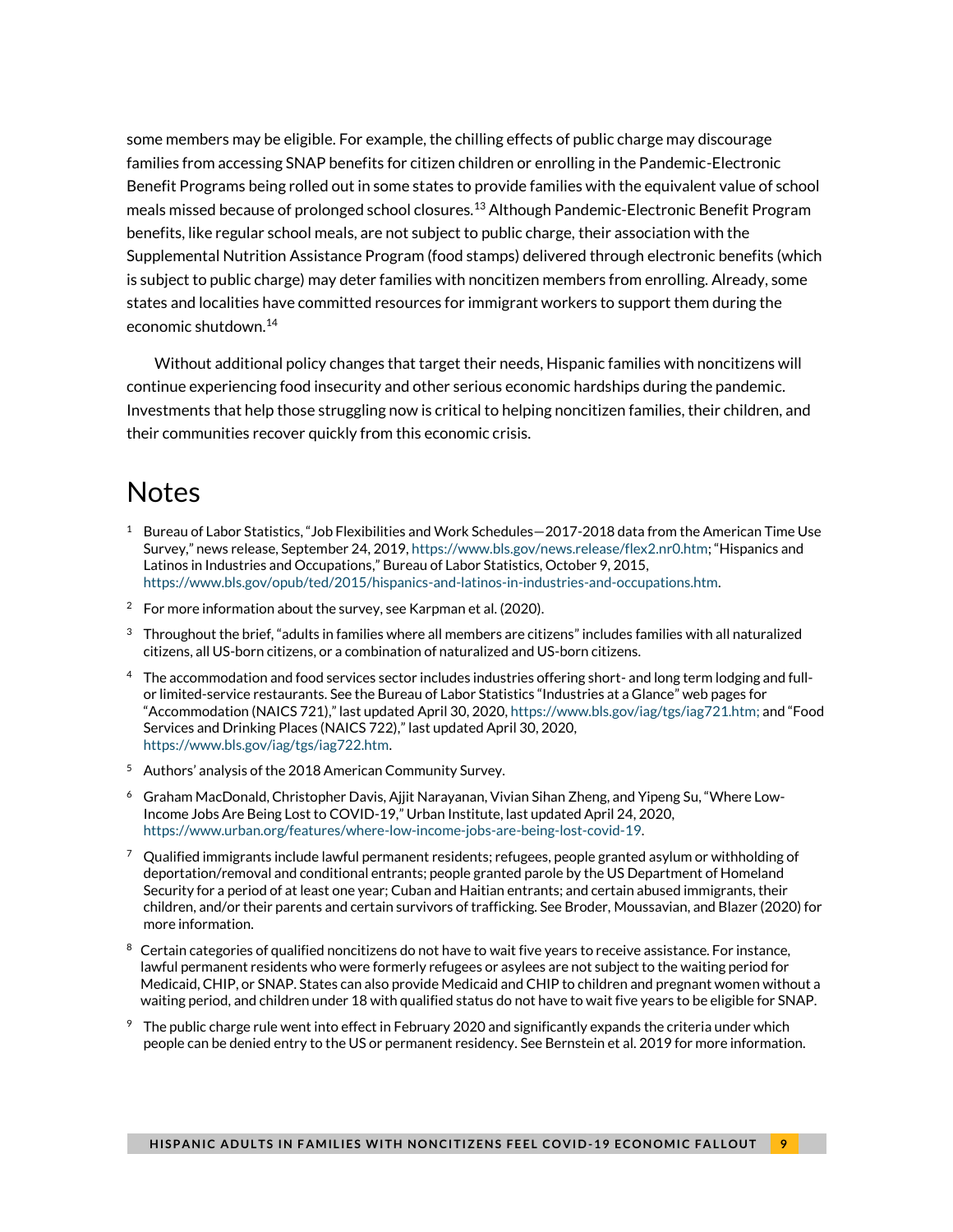- $10$  The Internal Revenue Service issues individual taxpayer identification numbers to people ineligible for Social Security numbers; the numbers allow them to pay taxes or open an interest-bearing bank account. See NILC (2012).
- <sup>11</sup> Caitlin Dickerson, "Married to an Undocumented Immigrant? You May Not Get a Stimulus Check," *New York Times,* April 28, 2020[, https://www.nytimes.com/2020/04/28/us/coronavirus-undocumented-immigrants](about:blank)[stimulus.html;](about:blank) Cary Lou, Gina Adams, and Hamutal Bernstein, "Part of Us: A Data-Driven Look at Children of Immigrants," Urban Institute, March 14, 2019, [https://www.urban.org/features/part-us-data-driven-look](https://www.urban.org/features/part-us-data-driven-look-children-immigrants)[children-immigrants.](https://www.urban.org/features/part-us-data-driven-look-children-immigrants)
- <sup>12</sup> Nicole Narea, "The Missing Piece in the Coronavirus Stimulus Bill: Relief for Immigrants," *Vox*, April 1, 2020, <https://www.vox.com/2020/4/1/21197017/immigrants-coronavirus-stimulus-relief-bill>; " COVID-19 and Immigrant Workers," AFL-CIO, accessed May 4, 2020[, https://aflcio.org/covid-19-and-immigrant-workers.](about:blank)
- $^{13}$  "State Guidance on Coronavirus Pandemic EBT (P-EBT)," US Department of Agriculture, Food and Nutrition Service, updated April 30, 2020, [https://www.fns.usda.gov/snap/state-guidance-coronavirus-pandemic-ebt](about:blank)[pebt.](about:blank)
- <sup>14</sup> Office of Governor Gavin Newsom, "Governor Newsom Announces New Initiatives to Support California Workers Impacted by COVID-19," news release, April 20, 2020, [https://www.gov.ca.gov/2020/04/15/governor](https://www.gov.ca.gov/2020/04/15/governor-newsom-announces-new-initiatives-to-support-california-workers-impacted-by-covid-19/) [-newsom-announces-new-initiatives-to-support-california-workers-impacted-by-covid-19/;](https://www.gov.ca.gov/2020/04/15/governor-newsom-announces-new-initiatives-to-support-california-workers-impacted-by-covid-19/) Office of the Mayor, "Mayor Lightfoot Signs Executive Order to Protect Immigrant and Refugee Communities during COVID-19," April 7, 2020, [https://www.chicago.gov/city/en/depts/mayor/press\\_room/press\\_releases/](https://www.chicago.gov/city/en/depts/mayor/press_room/press_releases/2020/april/EOImmigrantRefugeeProtection.html) [2020/april/EOImmigrantRefugeeProtection.html.](https://www.chicago.gov/city/en/depts/mayor/press_room/press_releases/2020/april/EOImmigrantRefugeeProtection.html)

## References

- Bernstein, Hamutal, Dulce Gonzalez, Michael Karpman, and Stephen Zuckerman. 2019. "One in Seven Adults in Immigrant Families Reported Avoiding Public Benefit Programs in 2018." Washington, DC: Urban Institute.
- ———. Forthcoming. "Immigrant Families Continued Avoiding Public Benefits in 2019 in Context of Confusion about the Public Charge Rule." Washington, DC: Urban Institute.
- Berube, Alan, and Nicole Bateman. 2020. *HYPERLINK "https://www.brookings.edu/research/who-are-the-workersalready-impacted-by-the-covid-19-recession/"Who Are the Workers Already Impacted by the Covid-19 Recession?* Washington, DC: Brookings Institution.
- Broder, Tanya, Avideh Moussavian, and Jonathan Blazer. 2015. "Overview of Immigrant Eligibility for Federal Programs." Los Angeles: National Immigration Law Center.
- Cook, John T., Deborah A. Frank, Carol Berkowitz, Maureen M. Black, Patrick H. Casey, Diana B. Cutts, Alan F. Meyers, et al. 2004. "Food Insecurity Is Associated with Adverse Health Outcomes among Human Infants and Toddlers." *Journal of Nutrition* 134 (6): 1432–38. https://doi.org/10.1093/jn/134.6.1432
- Gunderson, Craig, and James P. Ziliak. 2015. "Food Insecurity and Health Outcomes." *Health Affairs* 34 (11). https://doi.org/10.1377/hlthaff.2015.0645
- Karpman, Michael, Steven Zuckerman, Dulce Gonzalez, and Genevieve M. Kenney. 2020. "The COVID-19 Pandemic Is Straining Families' Abilities to Afford Basic Needs: Low-Income and Hispanic Families the Hardest Hit." Washington, DC: Urban Institute.
- McIntyre, Lynn, Jeanne V.A. Williams, Dina H. Lavorato, and Scott Patten. 2013. "Depression and Suicide Ideation in Late Adolescence and Early Adulthood Are an Outcome of Child Hunger." *Journal of Affective Disorders* 150 (1): 123–29.
- NILC (National Immigration Law Center). 2012. "Facts about the Individual Identification Number (ITIN)." Los Angeles: NILC.
- Straut-Eppsteiner, Holly. 2020. *Documenting through Service Provider Accounts Harm Caused by the Department of Homeland Security's Public Charge Rule*. Los Angeles: National Immigration Law Center.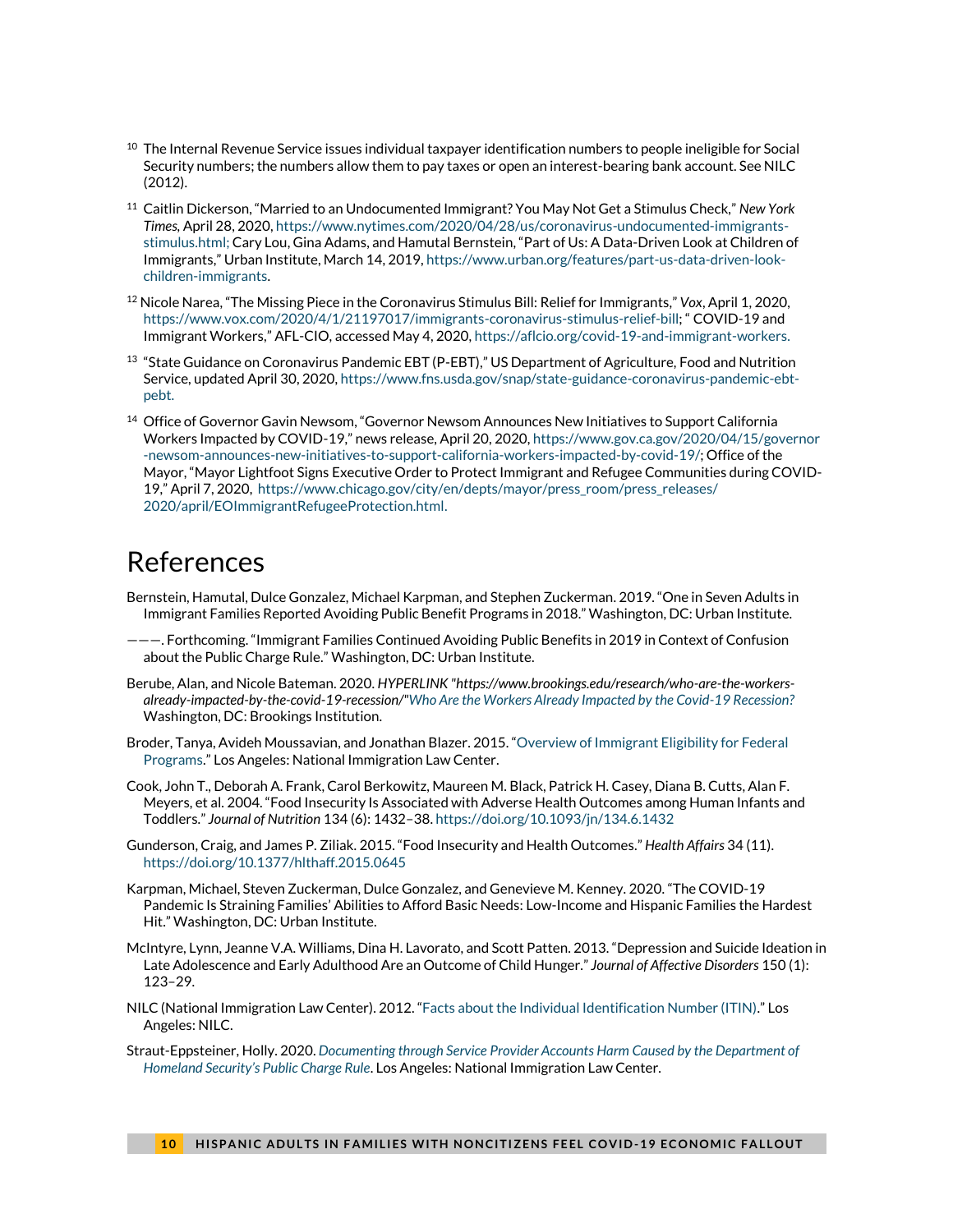- Sumption, Madeleine, and Sara Flamm. 2012. *The Economic Value of Citizenship for Immigrants in the United States*. Washington, DC: Migration Policy Institute.
- Tolbert, Jennifer, Samantha Artiga, and Olivia Pham. 2019. Impact of Shifting Immigration Policy on Medicaid Enrollment and Utilization of Care among Health Center Patients." San Francisco: Henry J. Kaiser Family Foundation.

# About the Authors

**Dulce Gonzalez** is a research analyst in the Health Policy Center at the Urban Institute. Before joining Urban, she interned at the Georgetown University Center for Children and Families, where she conducted qualitative and quantitative analyses on Medicaid, the Children's Health Insurance Program, and the Affordable Care Act. Gonzalez has also worked at the nonprofit organization Maternal and Child Health Access, where she evaluated health and well-being outcomes for women in the Welcome Baby Program, a perinatal home visiting program. She received her MPP from Georgetown University.

**Michael Karpman** is a senior research associate in the Health Policy Center. His work focuses primarily on the implications of the Affordable Care Act, including quantitative analysis related to health insurance coverage, access to and affordability of health care, use of health care services, and health status. His work includes overseeing and analyzing data from the Urban Institute's Health Reform Monitoring Survey and Well-Being and Basic Needs Survey. Before joining Urban in 2013, Karpman was a senior associate at the National League of Cities Institute for Youth, Education, and Families. He received his MPP from Georgetown University.

**Genevieve M. Kenney** is a senior fellow and vice president for health policy at the Urban Institute. She has conducted policy research for more than 25 years and is a nationally renowned expert on Medicaid, the Children's Health Insurance Program (CHIP), and broader health insurance coverage and health issues facing low-income children and families. Kenney has led several Medicaid and CHIP evaluations and published more than 100 peer-reviewed journal articles and scores of briefs on insurance coverage, access to care, and related outcomes for low-income children, pregnant women, and other adults. In her current research, she is examining the implications of the Affordable Care Act, how access to primary care varies across states and insurance groups, and emerging policy questions related to Medicaid and CHIP. She received a master's degree in statistics and a doctoral degree in economics from the University of Michigan.

**Stephen Zuckerman** is a senior fellow and vice president for health policy at the Urban Institute. He has studied health economics and health policy for 30 years and is a national expert on Medicare and Medicaid physician payment, including how payments affect enrollee access to care and the volume of services they receive. He is currently examining how payment and delivery system reforms can affect the availability of primary care services and studying the implementation and impact of the Affordable Care Act. Before joining Urban, Zuckerman worked at the American Medical Association's Center for Health Policy Research. He received his PhD in economics from Columbia University.